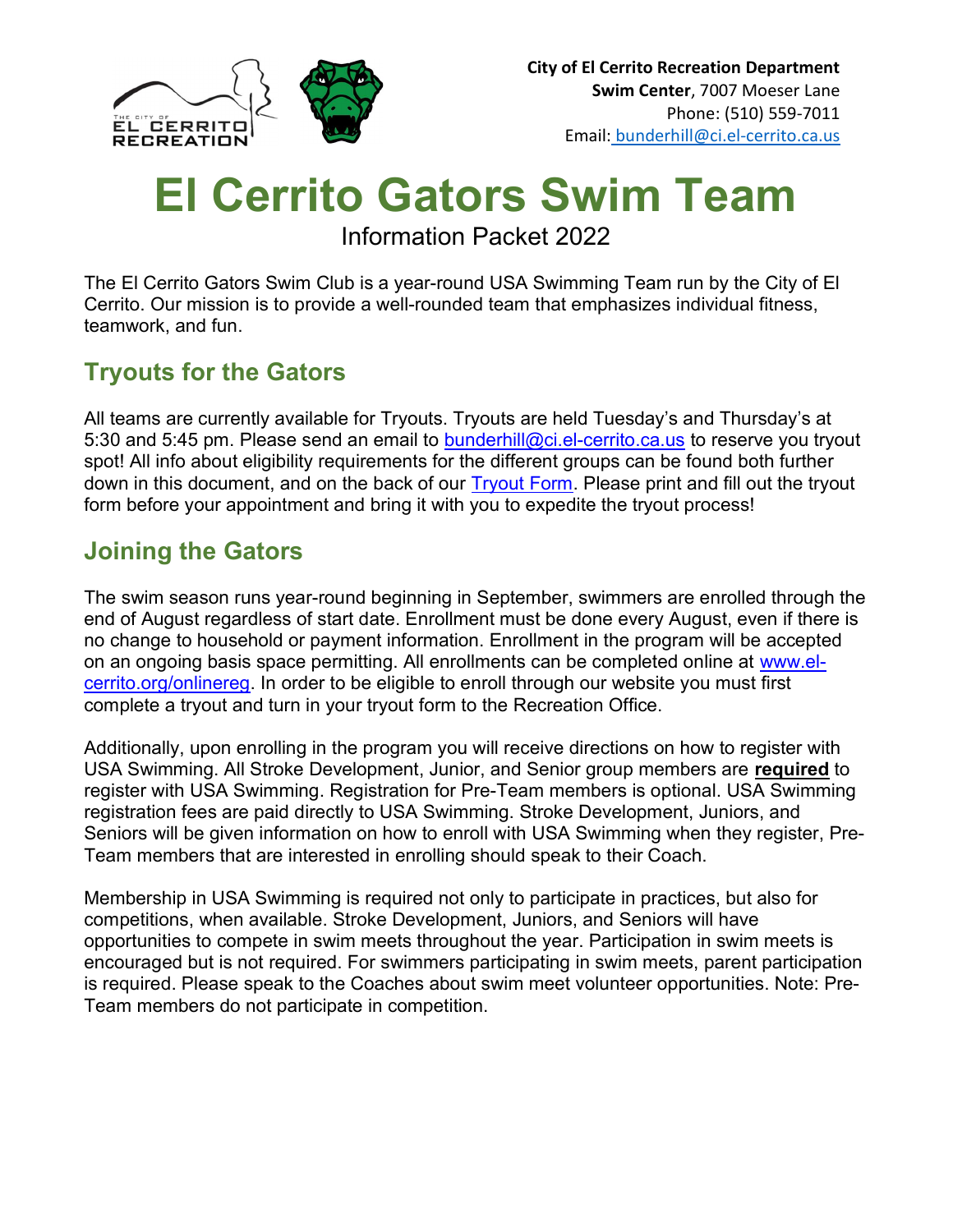

## Group Level's and Descriptions

# Pre-Team

The El Cerrito Gators Pre-Team is a group designed for children with little or no experience in a swim team environment. It introduces them to basic concepts that are vital for participation on any competitive swim team in a fun and engaging manner. This group puts a heavy emphasis on fixing major stroke technique flaws, introducing fundamental competitive swimming techniques (proper streamlines, underwaters, flip and touch turns, etc.), and learning how to understand basic jargon commonly used when talking about the sport; all in a fun and rewarding environment.

## Must be able to demonstrate the following to qualify:

- Swim 50 yards of freestyle with no major technique flaws
- Swim 25 yards of backstroke with no major technique flaws
- Swim 25 yards of breaststroke with no major technique flaws
- Be able to demonstrate competitively legal dolphin kick and breaststroke kick

## Learning Objectives and Goals:

- Introduction of basic swim team concepts including safety practices, common technical language, and simple swimming sets.
- Introduction of fundamental technique concepts for each of the four competitive strokes (butterfly, backstroke, breaststroke, and freestyle), including learning how to properly swim butterfly.
- Learn how to correctly do flip turns and touch turns, and when to use them
- Introduction of competitive underwaters (including breaststroke pullouts) and introduction of how to incorporate them into every practice.
- Improvement of swimming speed and endurance.
- Introduction to kicking and improvement of kicking speed and endurance.
- A simple introduction to goalsetting where each swimmer will create one short-term goal to work on each month.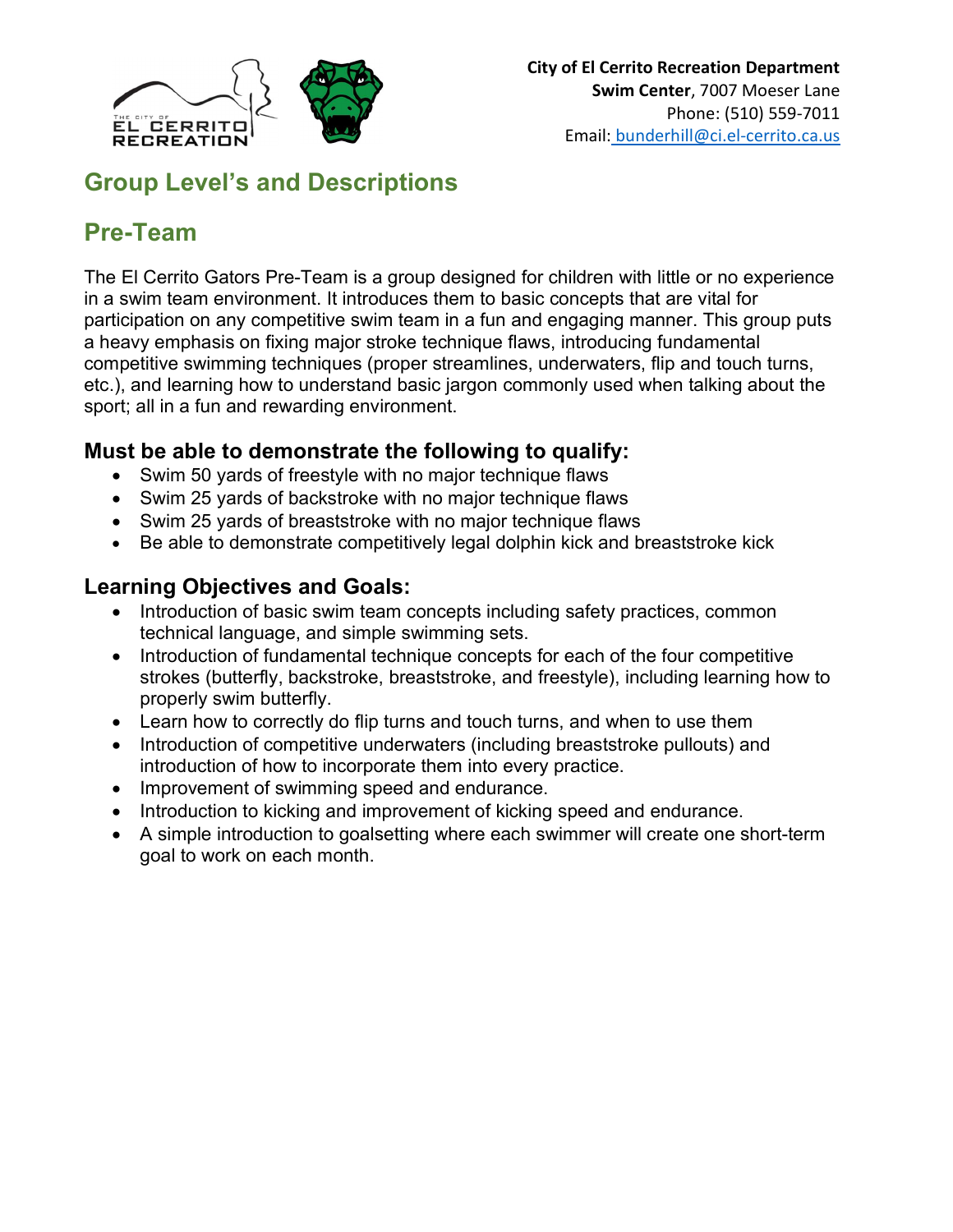

## Stroke Development

The El Cerrito Gators Stroke Development is a great group for younger children with some experience on a competitive swim team. This group builds upon what children learn from the Pre-Team. It is designed to prepare children for swim meets and more advanced groups by introducing them to how competition works, improving their speed and endurance, and learning many physical and mental strategies to keep them healthy and happy.

## Must be able to demonstrate the following to qualify:

- Must be able to swim all four competitive strokes with no major technique flaws.
- Must be able to comfortably swim 200 yards of freestyle, 100 yards of backstroke and breaststroke, and 50 yards of butterfly; demonstrating proper underwaters, flip turns, and touch turns throughout.
- Must be able to do 50 yards of each different kind of kick (dolphin, breaststroke, and flutter) in under 1 minute and 15 seconds.

#### Learning Objectives and Goals:

- Continue refining swimming technique by spending more time on detailed stroke work.
- Introduction of more complicated swimming sets and intervals.
- Introduction of racing starts for all strokes.
- Increased intensity of workouts with a goal of increasing speed and endurance.
- Learn basic stretches and mobility exercises to help improve swimming performance and maintain a healthy body.
- Continued goal setting practices building upon what was learned in Pre-Team; where swimmers are introduced to the concept of long-term goals and continue to set one short term goal per month.
- Learn basic competitive concepts to prepare for attending swim meets.
- Begin attending swim meets.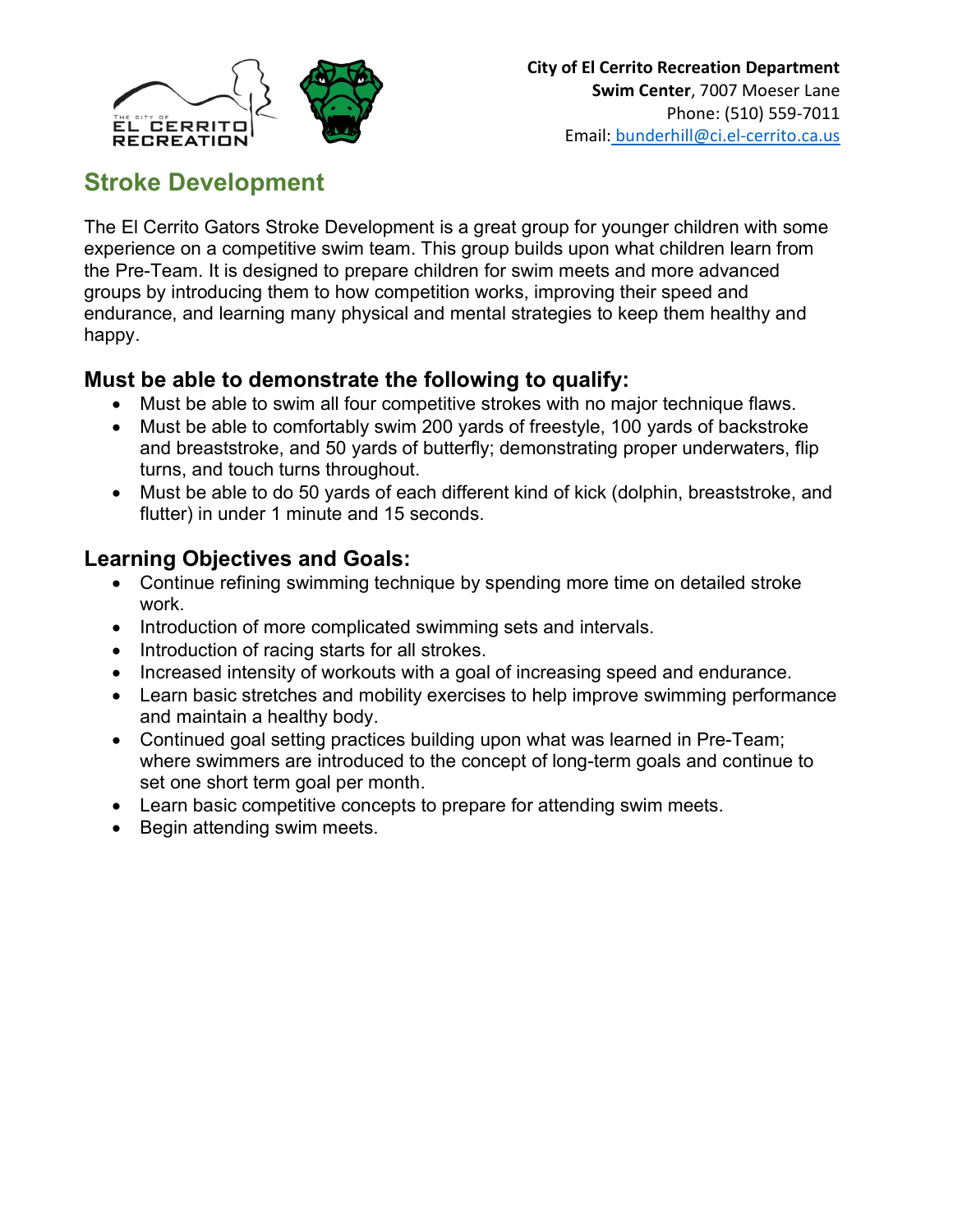

## Junior Group

The El Cerrito Gators Junior Group is designed for children with a moderate amount of competitive swimming experience. It is focused on refining technique, improving speed and endurance, and working towards achieving personal goals set by swimmers. This group utilizes longer and more intense practices to help build speed and endurance, and both physically and mentally prepare swimmers for competition at a higher level. As with previous groups this is still designed to be a fun and engaging environment that helps children work on important life skills and educates them on how to maintain and improve their physical and mental well-being.

#### Must be able to demonstrate the following to qualify:

- Be able to swim 4x100 of freestyle on an interval of 1 minute and 40 seconds.
- Be able to swim 4x100 of backstroke on an interval of 1 minute and 50 seconds.
- Be able to swim 4x100 of breaststroke on an interval of 2 minutes.
- Be able to swim a 100 of butterfly faster than 1 minute and 50 seconds.
- Be able to do 4x50 of flutter kick on an interval of 1 minute.
- Be able to do 4x50 of dolphin kick on an interval of 1 minute.
- Be able to do 4x50 of breaststroke kick on an interval of 1 minute.
- Demonstrate good technique for all 4 strokes with no major flaws.
- Demonstrate correct flip and touch turns with no major flaws and utilize them correctly when swimming.
- Demonstrate correct underwaters for each stroke and utilize them when appropriate.
- Demonstrate a thorough understanding of interval training, swimming sets, and common language used with a competitive swim team.

#### Learning Objectives and Goals:

- Continue to refine stroke and skill technique by working on small details.
- Learn more advanced drills and learn why we do them.
- Continue refining starts and underwaters for all strokes.
- Learn proper crossover turns.
- Improve speed and endurance.
- Introduce more detailed goal setting.
- Work towards qualifying for invitational events such as Junior Olympics and Far Western Regional Championships.
- Introduce dryland training with an emphasis on technique.
- Learn race strategy for various events, and gain racing experience through practice and swim meets.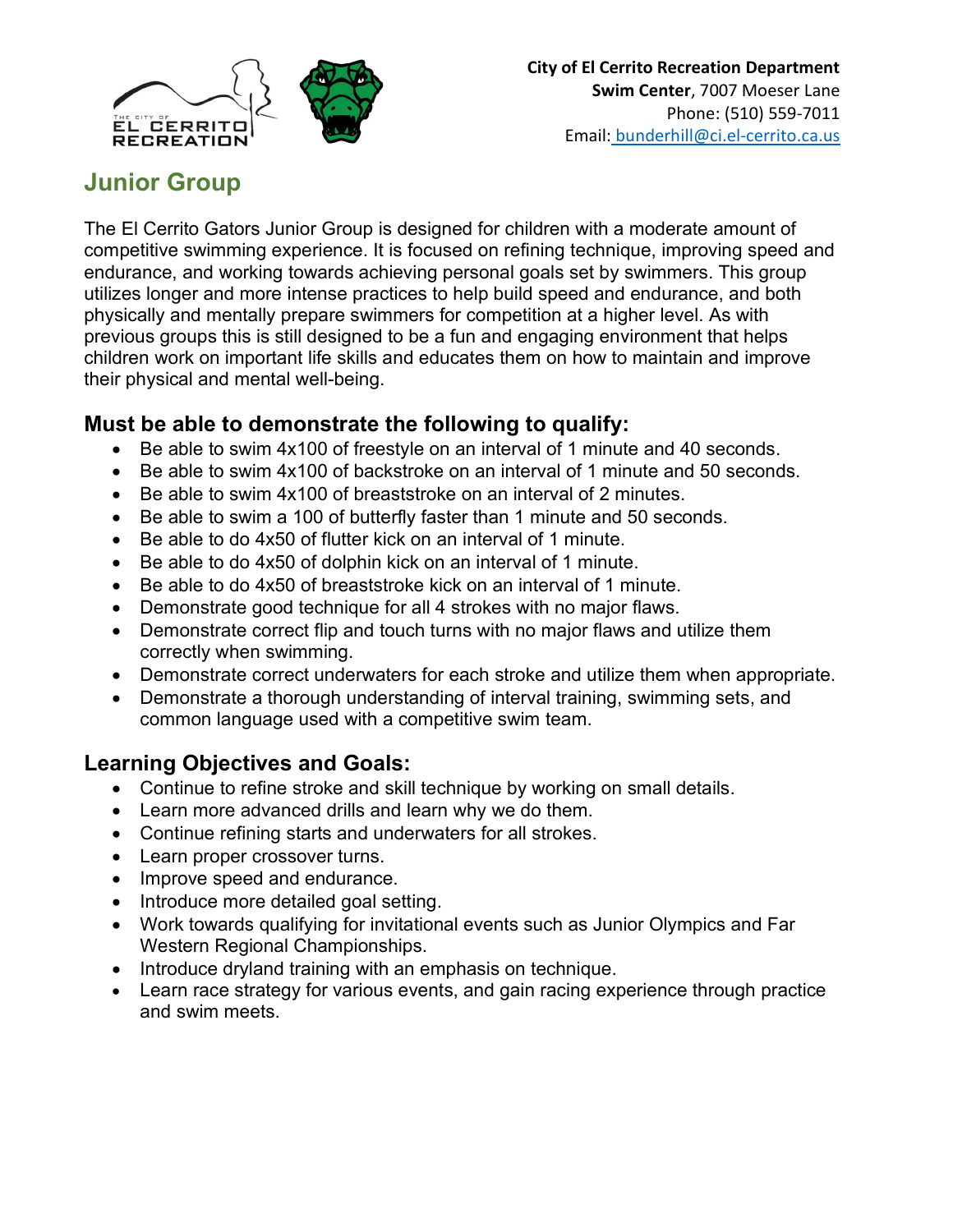

## Senior Group

The El Cerrito Gators Senior Group is designed for swimmers with a large amount of prior competitive experience. It is a serious competitive group focused on increasing the competitive performance of its members. This group is designed to help swimmers achieve their competitive goals and help them reach their full potential as an athlete. As with all other groups there is an emphasis on learning how to improve physical and mental health, as well as facilitating personal growth.

#### Must be able to demonstrate the following to qualify:

- Be able to swim 4x100 of freestyle on an interval of 1 minute and 20 seconds
- Be able to swim 4x100 of backstroke on an interval of 1 minute and 30 seconds
- Be able to swim 4x100 of breaststroke on an interval of 1 minute and 35 seconds
- Be able to swim a 100 of butterfly in under 1 minute and 15 seconds
- Be able to complete 4x100 of flutter kick, breaststroke kick, and dolphin kick on an interval of 1 minute and 45 seconds.
- Be able to demonstrate refined technique for all strokes, turns, starts, and underwaters.

## Learning Objectives + Goals:

- Increase speed and endurance.
- Set, and work towards achieving, personal goals both in and out of the pool.
- Learn physical and mental strategies to help prepare swimmers for competitions and keep them healthy.
- Participate in more rigorous dryland workouts and expanded education on physical health maintenance through diet, stretching, and mobility exercises.
- Work towards qualifying for invitational events such as Western Zones, Sectionals, and Junior Nationals.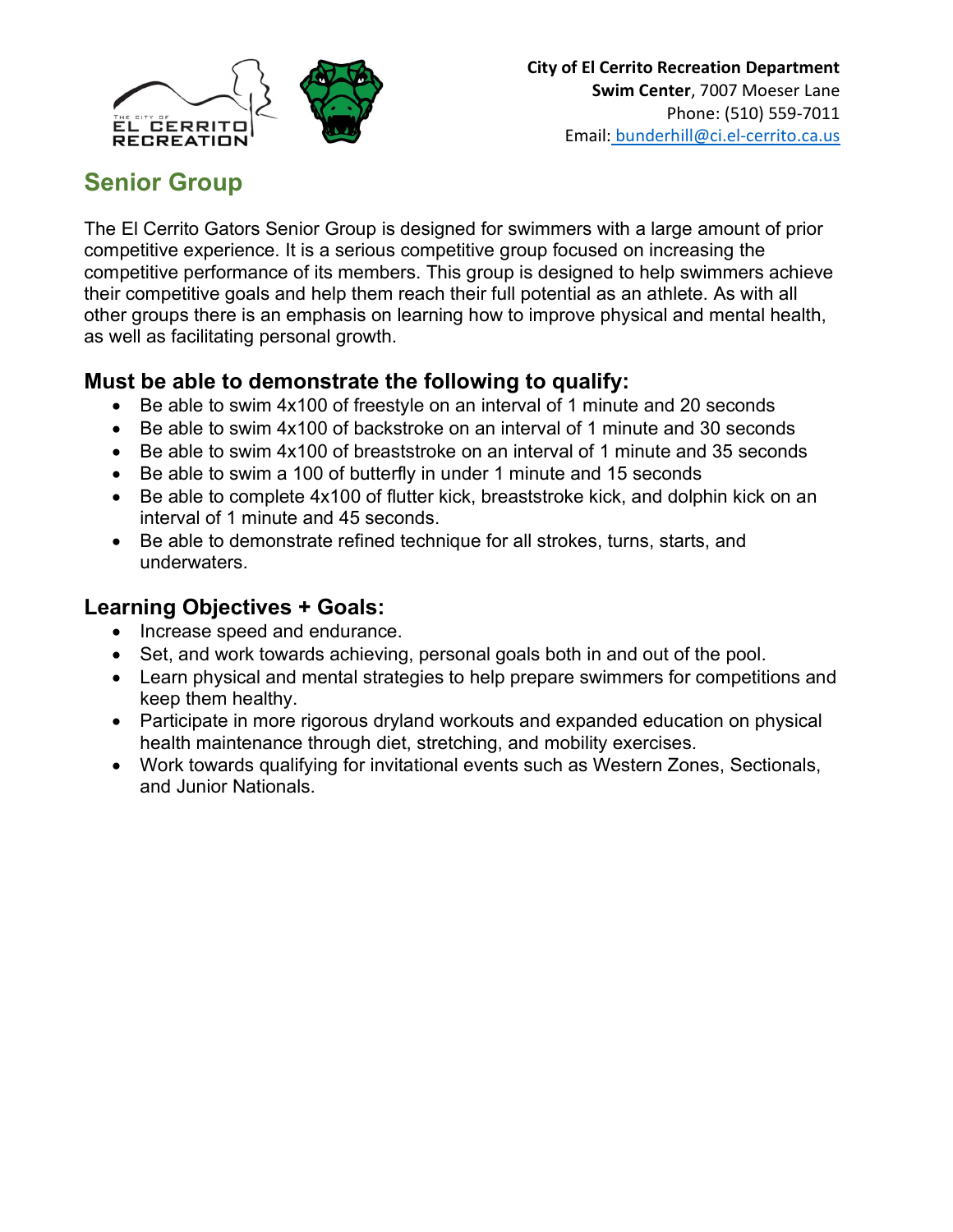

## Paying for Gators

Gators Swim Club fees must be paid by credit card only (Mastercard/Visa/American Express). Upon enrolling online, your credit card will be securely encrypted to your household account. Monthly fees are auto-debit charged to the authorized credit card on the  $1<sup>st</sup>$  of each calendar month. Please note that your credit card billing address must match your household address. To update your household address, please email recreation@ci.el-cerrito.ca.us.

If your credit card is declined for any reason, your emailed receipt includes the heading: DECLINED PAYMENT: Auto Debit Receipt and this receipt will indicate the total amount due at the bottom of the receipt "Household Balance Information Overall Household Balance Due \$XXX.XX". It is your responsibility to take care of unpaid charges as soon as possible, and to update any account information such as an expired credit card.

If your payment is not received by the tenth working day of the month, a late fee will be charged, and the swimmer will not be permitted to participate in practice until the full payment is received. Monthly payments will continue automatically until written notification of program cancellation is processed. Written cancellation can be submitted via email to gswim@ci.elcerrito.ca.us.

Auto-debit does NOT roll over from the previous year. Auto-debit expires annually at the end of December. You must re-enroll every December even if there is no change to household or payment information. If your credit card expires, or is lost/stolen, you are responsible for updating the account information online.

Monthly fees, listed below, are based on year-round participation, and include closure dates for holidays such as Thanksgiving and Christmas. These closures are already built into the monthly fees. All fees are subject to change.

## Gators Swim Club Monthly Fees

| <b>Group Level</b>                                                 | <b>EC Resident Fee</b><br><b>Per Month</b> | <b>Non-Resident</b><br><b>Fee Per Month</b> |
|--------------------------------------------------------------------|--------------------------------------------|---------------------------------------------|
| Pre-Team (45 min / 5 days / week)                                  | \$63                                       | \$78                                        |
| Stroke Development (1 hour / 5 days / week)                        | \$104                                      | \$125                                       |
| Junior Group (1.5 hours / 5 days / week)                           | \$156                                      | \$188                                       |
| Senior Group (1.75 hours / 5 days / week)                          | \$182                                      | \$219                                       |
| Sibling Discount (each additional sibling)                         | 15%                                        | 15%                                         |
| Gators Late Fee (charged after the 10 <sup>th</sup> of each month) | \$22                                       | \$22                                        |

All fees are subject to change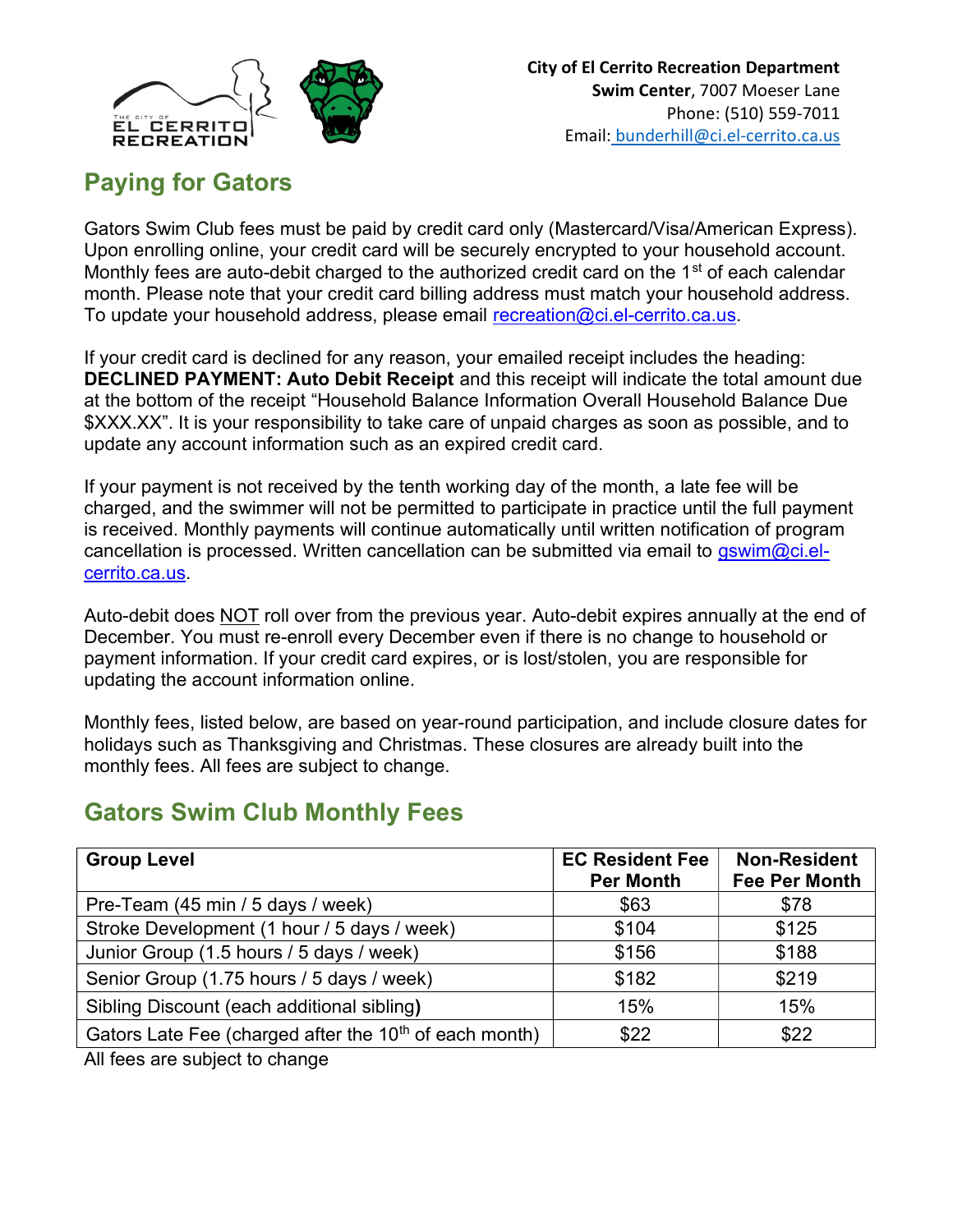

## Practice Times

#### Through June 10th:

| <b>Practice Groups:</b>                | <b>Monday</b>        | <b>Tuesday</b>          | Wednesday               | <b>Thursday</b>      | Friday                  |
|----------------------------------------|----------------------|-------------------------|-------------------------|----------------------|-------------------------|
| <b>Pre-Team</b><br>(45 min)            | 6:00-6:45pm          | 6:00-6:45pm             | 6:00-6:45pm             | 6:00-6:45pm          | 6:00-6:45pm             |
| <b>Stroke Development</b><br>(1 hour)  | 5:45pm-<br>$6:45$ pm | $5:45$ pm-<br>$6:45$ pm | $5:45$ pm-<br>$6:45$ pm | $5:45$ pm-<br>6:45pm | $5:45$ pm-<br>$6:45$ pm |
| <b>Junior Group</b><br>(1 hour 30 min) | 4:15-5:45pm          | 4:15-5:45pm             | 4:15-5:45pm             | 4:15-5:45pm          | 4:15-5:45pm             |
| <b>Senior Group</b><br>(1 hour 45 min) | $4:15$ pm-6pm        | $4:15$ pm-6pm           | $4:15$ pm-6pm           | 4:15pm-6pm           | $4:15$ pm-6pm           |

All practice times are subject to change

#### Beginning June 13th:

| <b>Practice Groups:</b>                | <b>Monday</b>     | <b>Tuesday</b>          | Wednesday            | <b>Thursday</b>      | <b>Friday</b>        |
|----------------------------------------|-------------------|-------------------------|----------------------|----------------------|----------------------|
| <b>Pre-Team</b><br>(45 min)            | 6:00-6:45pm       | 6:00-6:45pm             | 6:00-6:45pm          | 6:00-6:45pm          | 6:00-6:45pm          |
| <b>Stroke Development</b><br>(1 hour)  | 5:45pm-<br>6:45pm | $5:45$ pm-<br>$6:45$ pm | $5:45$ pm-<br>6:45pm | $5:45$ pm-<br>6:45pm | $5:45$ pm-<br>6:45pm |
| <b>Junior Group</b><br>(1 hour 30 min) | 4:15-5:45pm       | 4:15-5:45pm             | $4:15-5:45$ pm       | 4:15-5:45pm          | 4:15-5:45pm          |
| <b>Senior Group</b><br>(1 hour 45 min) | 8:00-9:45am       | 8:00-9:45am             | 8:00-9:45am          | 8:00-9:45am          | $4:15$ pm-6pm        |

All practice times are subject to change

## Practice Expectations

We strive for all Gators participants to swim better, swim farther and swim faster. The Gators program is designed to encourage all swimmers to be good citizens and good athletes. We emphasize individual achievement while encouraging teamwork. Full participation in daily practices is important for success.

Swimmers should adhere to the following guidelines:

- Swimmers must wear sunscreen during every practice. Pools magnify effects of the sun.
- Swimmers must bring a water bottle to every practice to stay hydrated and perform their best.
- Swimmers must bring functioning goggles and a swimsuit that is not see-through to practice.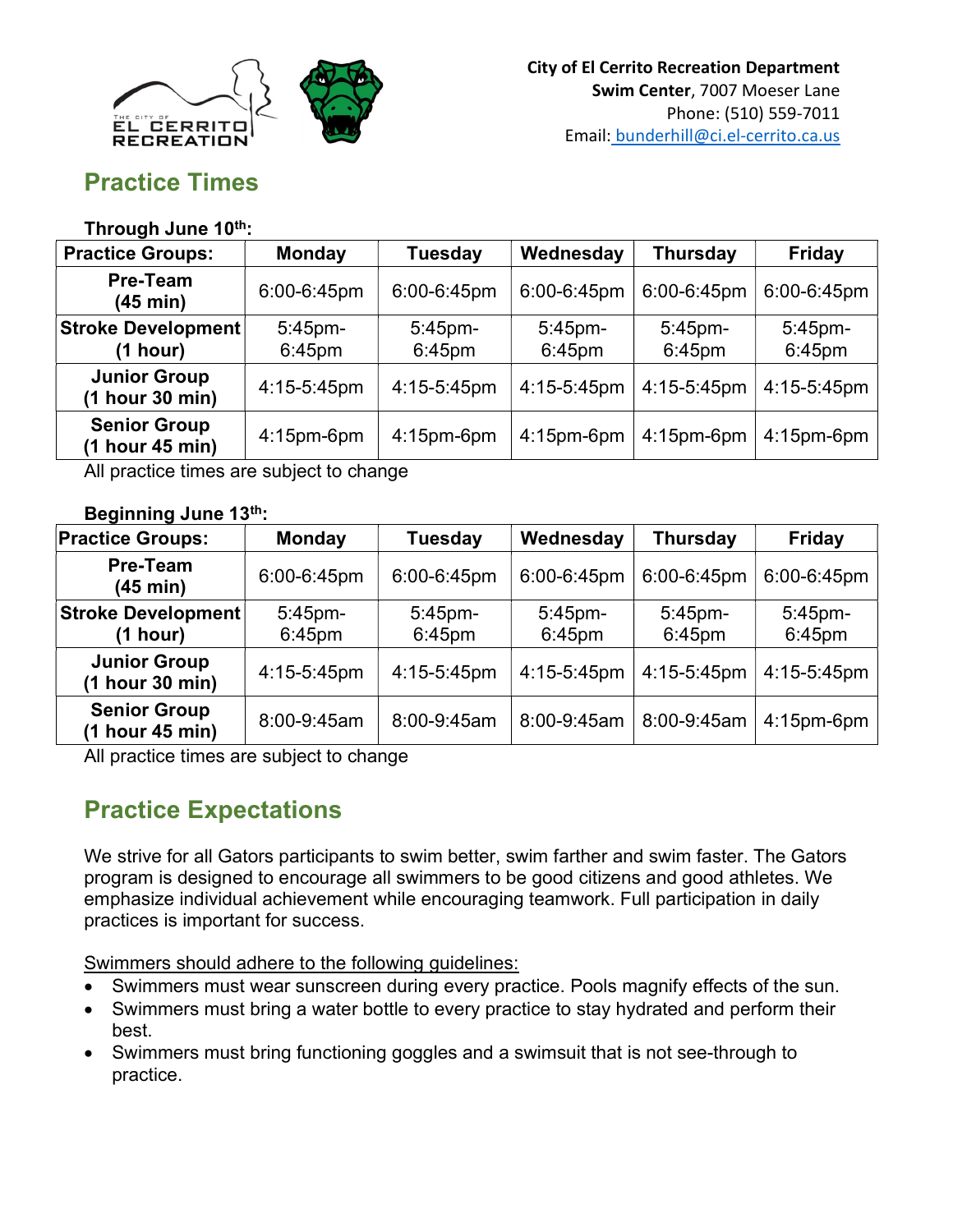

- In order to leave practice early, swimmers must let their Coach know prior to the start of practice to not interrupt other swimmers or the flow of practice.
- Swimmers are not permitted in the facility unless a Coach is present.
- Swimmers are not allowed on the pool deck or in the pool until lifeguards and Coaches are in position on pool deck.
- Swimmers may not enter the water and begin warm up until their scheduled group practice time. Swimmers must exit the pool at the completion of their group practice.
- Coaches should be informed of any illness or injury prior to practices or meets. Please email gswim@ci.el-cerrito.ca.us if you will not be at practice.

#### COVID guidelines:

- Locker room facilities will be available for Gators swimmers. Masks are required in the locker rooms except when showering and walking to and from the showers.
- Gators swimmers can only swim if they have no Covid-19 symptoms.
- If you have any symptoms of COVID-19 (a fever of 100.4 degrees or more in the last 24 hours, a cough or shortness of breath in the last 24 hours, and/or been in contact with anyone that has tested positive for COVID-19 within the last 2 weeks) you must stay home.
- If a swimmer shows any signs of illness, staff will immediately ask them to leave practice and contact a Parent/Guardian.

The Gators Swim Club will send out bi-weekly newsletters to the email address on your household account. Please check your email for any changes and general swim team news. If you are not receiving email updates, please email recreation@ci.el-cerrito.ca.us to update your account.

## Swim Meets

Stroke Development, Juniors, and Seniors are welcome to participate in Swim Meets. Any Pre-Team that is registered with USA Swimming may also participate. Fall/Winter 2021-2022 and Spring/Summer 2022 meet schedules are linked below:

- ECG Meet Schedule Fall/Winter 2021/2022 (https://docs.google.com/document/d/1UG32uYf6sSfy-bCTx7grTfBjxbpiLWXtg7TX17aw0k/edit)
- ECG Meet Schedule Spring/Summer 2022 (https://docs.google.com/document/d/1XxhdqiFXOaJ4AqmxoRsTUiF3 a40s0L8OeqZ3qALr4A/edit)
- Important info about swim meets including a step-by-step guide on how to sign up (https://docs.google.com/document/d/1UrlFRwwFT\_F47w2ZLuXQPqEXpHRRuWjcsTN CJ67KuZk/edit?usp=sharing)

To sign up for meets, register at https://ome.swimconnection.com/meets and https://fastswims.com/.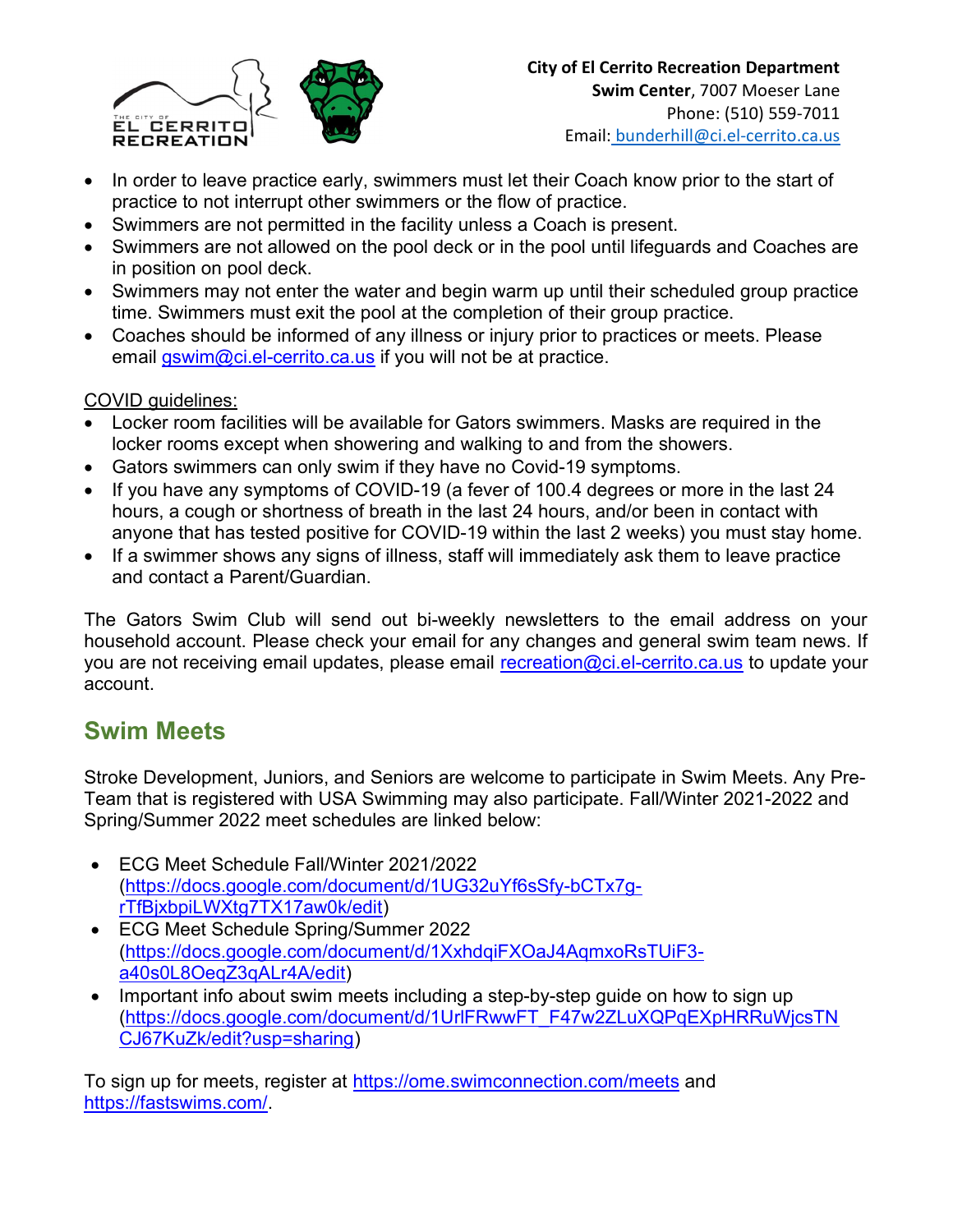

Here is a list of links to the time standards that apply to this meet schedule:

- All Age-Group, Senior, Sectional, Grand Prix and National Championship Time Standards (https://www.pacswim.org/swim-meet-times/standards)
- Age-Group C/B/BB+ (https://www.pacswim.org/userfiles/cms/documents/801/2021- 2024-motivationaltimes-top16.pdf)
- Senior (https://www.pacswim.org/userfiles/cms/documents/1283/2021-22-sr.-timeoverview-scy-10.9.21.pdf)
- Junior Olympics (https://www.pacswim.org/userfiles/cms/documents/809/jo-time-std.-- scy-2021-22.pdf)
- Far Westerns (https://www.pacswim.org/userfiles/cms/documents/859/fw-time-std.-- spring-2022.pdf)

Other Important Time Standards:

 Junior Olympic BONUS time standards (https://www.pacswim.org/userfiles/cms/documents/1666/jo-bonus-time-std.---scy-2021- 22.pdf) (Time standards for bonus events when you have already qualified for Junior Olympics in at least one event)

If you have further questions that this document does not answer, please email Head Coach Blake at bunderhill@ci.el-cerrito.ca.us

## Behavior Policy

The mission of the City of El Cerrito is to serve, lead, and support our diverse community by providing exemplary and innovative services, public places, and ensuring public safety. To achieve this goal, we ask that participants follow instructions and rules as stated by City Staff, use appropriate language, never verbally or physically harm another person, and be respectful of others and their belongings as well as facilities and equipment.

For youth participants, Staff will keep an open line of communication with parents/guardians. Should any misbehavior, behavioral changes or positive incidents occur with a child in our care, Staff are directed to have a discussion with the parent/guardian.

In the case of behavior problems:

1. Staff will take steps to resolve the behavior directly with the participant. This may include actions such as repeating rules and expectations, and verbal warnings. Youth may be directed to an alternative activity or given time away from the group to calm down and self-reflect. Staff will record any incidents of behavior issues in a log that is kept at the site.